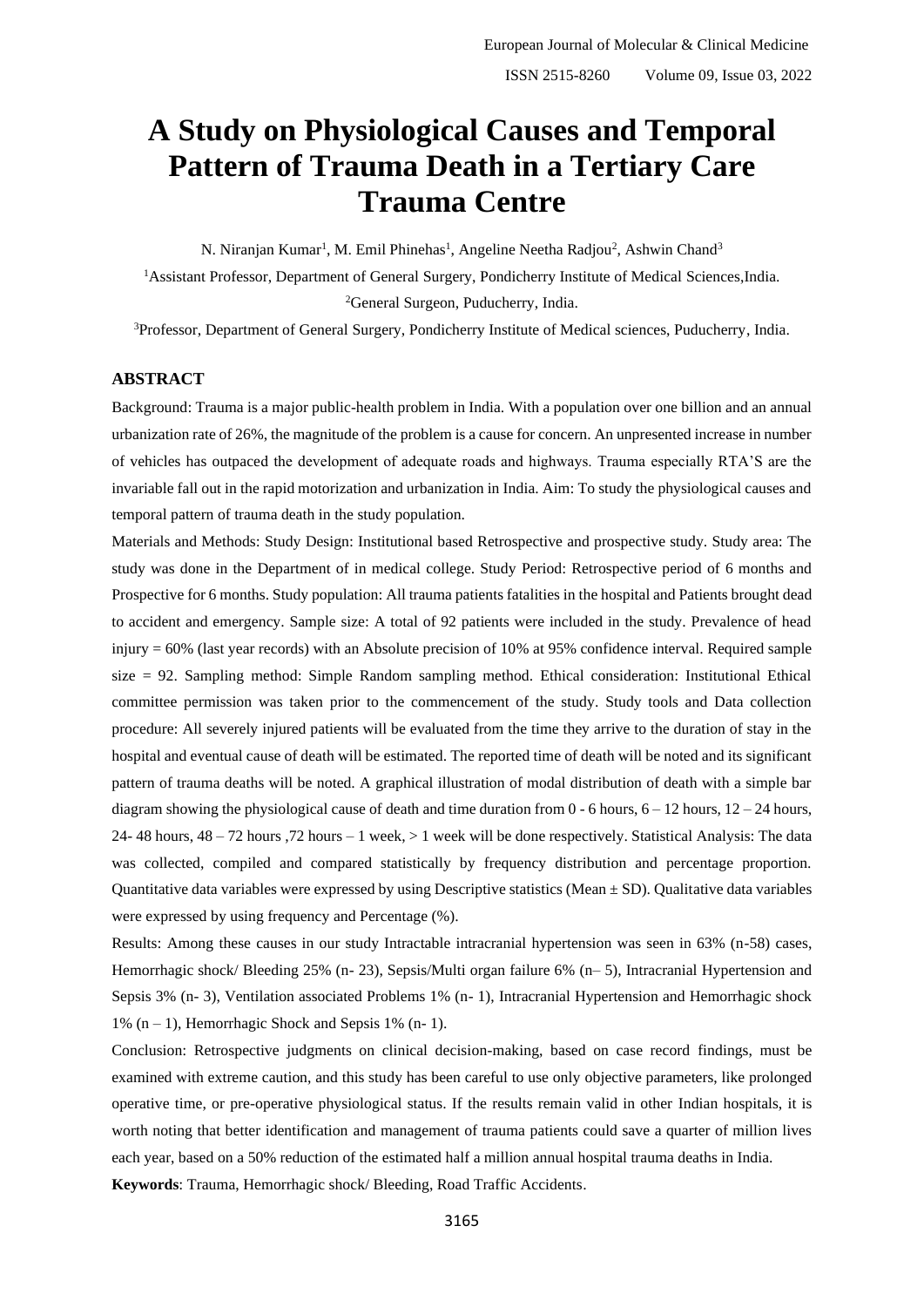**Corresponding Author:** Dr. M. Emil Phinehas, Assistant Professor, Department of General surgery, Pondicherry Institute of Medical sciences, Puducherry, India.

Email: drphinehas@gmail.com

# **INTRODUCTION**

Trauma is a major public-health problem in India. With a population over one billion and an annual urbanization rate of 26%, the magnitude of the problem is a cause for concern.[1] An unpresented increase in number of vehicles has outpaced the development of adequate roads and highways. Trauma especially RTA'S are the invariable fall out in the rapid motorization and urbanization in India.

Road Traffic Accidents are the most common cause of trauma related death in India in the age group of 24-44 yr. Spurt in vehicular density however has been so rapid that there has been little time spent by citizens and policy makers alike, on safety measures of high level of mechanization.

There are various factors contributing to the present scenario of trauma in India – both urban and rural. Attitude of the public are devoid of basic sense of safe driving, as seen by driving without seat belts. The younger generation violated speed limits, don't follow traffic rules and widespread neglect of using helmets as protective gears.[2]

The three tenets of a trauma system are the prehospital, hospital and rehabilitative phase. Trauma systems in India are in the evolving stage. We proposed to look into the hospital deaths their causes and temporal pattern. The trimodal distribution of trauma death is a standard teaching as reported first by Trunkey.<sup>[3]</sup>

The first and highest peak of deaths included immediate or very early deaths (60 minutes) and accounted for about 50% of all deaths. Most of these victims had major head trauma or cardiovascular injuries. The second peak included early deaths (within 1 to 4 hours) and accounted for about 30% of deaths. Most of these deaths were a result of cardiovascular or neurologic injuries.

The third peak included late deaths (1 week) and accounted for about 20% of deaths, most of them a result of multi organ failure or sepsis. The temporal distribution of death is influenced by mechanism of injury, age of patient, body area with severe trauma. Knowledge of time of distribution of death help in allocating better resources.[4]

But the in – hospital trauma deaths do not necessarily follow this pattern. In high income countries trauma mortality has steadily declined but not a similar trend found in low- and middle-income countries. Trend of in hospital trauma deaths have remain unchanged, despite advances in imaging and medical equipment. High clinical load, low resources and high out of pocket expenditure are commonly named as barriers for a better trauma care in India.<sup>[5]</sup>

Analyzing in hospital trauma deaths is a very informative tool to asses a trauma system. Among important factors affecting trauma mortality, the time interval from injury to death has attracted much attention in the modern world of trauma epidemiology.[6]

Hence the present study was undertaken to study the physiological causes and temporal pattern of trauma death. **Aim:** To study the physiological causes and temporal pattern of trauma death in the study population.

#### **MATERIALS & METHODS**

**Study Design:** Institutional based Retrospective and prospective study.

**Study area:** The study was done in the Department of in Medical college.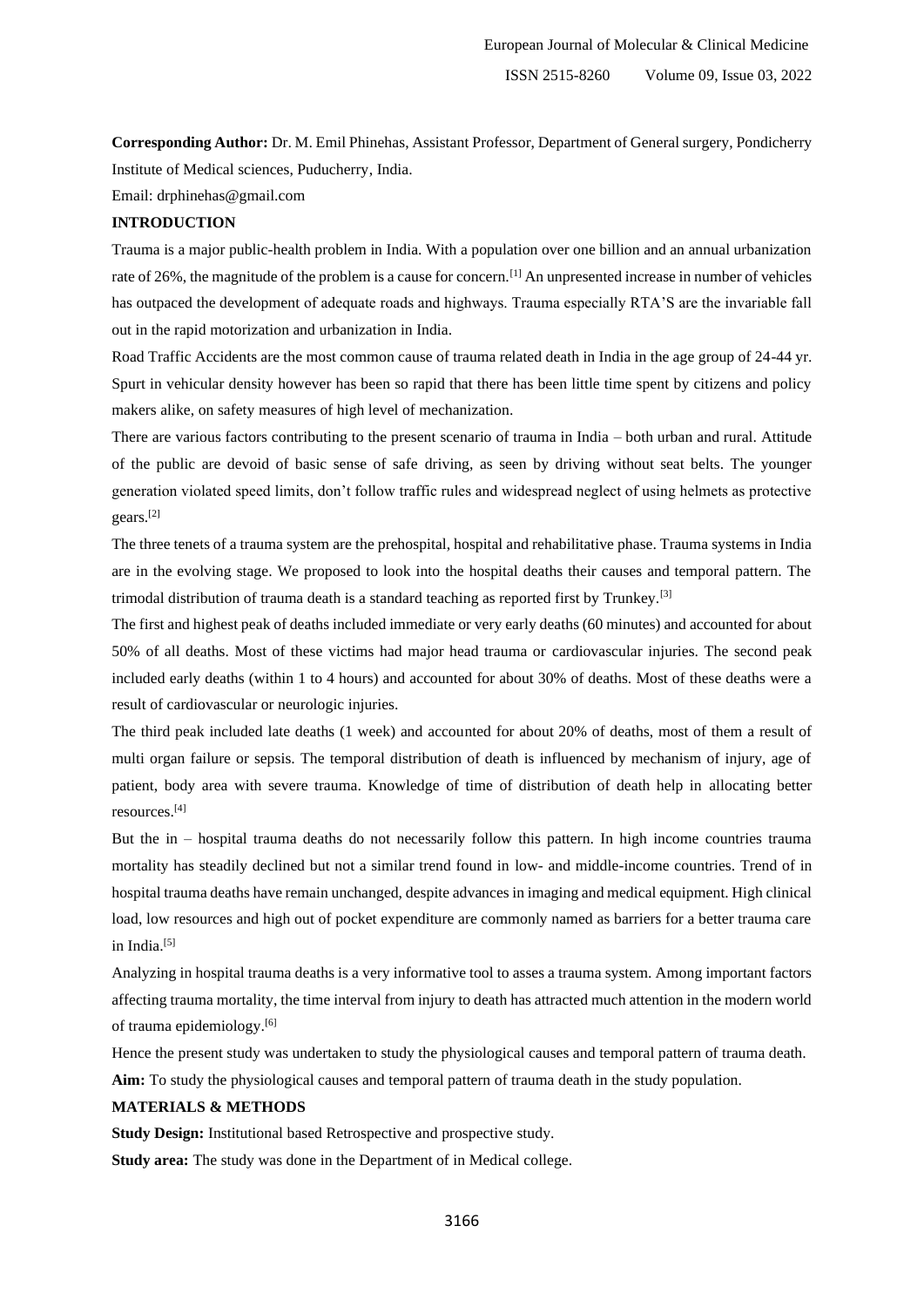**Study Period:** Retrospective period of 6 months and Prospective for 6 months.

**Study population:** All trauma patients fatalities in the hospital and Patients brought dead to accident and emergency.

**Sample size:** A total of 92 patients were included in the study.

Prevalence of head injury = 60% (last year records) with an Absolute precision of 10% at 95% confidence interval. Required sample size  $= 92$ .

**Sampling method:** Simple Random sampling method.

#### **Inclusion Criteria:**

- All trauma patients fatalities in the hospital
- Age more than 12 years.
- Patients brought dead to accident and emergency

#### **Exclusion Criteria:**

- Patients brought only for post mortem purpose.
- Age less than 12 years
- Patients brought alive to the hospital

**Ethical consideration:** Institutional Ethical committee permission was taken prior to the commencement of the study.

#### **Study tools and Data collection procedure:**

All severely injured patients will be evaluated from the time they arrive at P.I.M.S Pondicherry to the duration of stay in the hospital and eventual cause of death will be estimated. The reported time of death will be noted and its significant pattern of trauma deaths will be noted. A graphical illustration of modal distribution of death with a simple bar diagram showing the physiological cause of death and time duration from  $0 - 6$  hours,  $6 - 12$  hours,  $12$  $-24$  hours,  $24-48$  hours,  $48-72$  hours  $72$  hours  $-1$  week,  $>1$  week will be done respectively.

#### **Parameters to be studied:**

Length of hospital stay, Direct causes of trauma death includes: Intracranial hypertension, Hemorrhagic shock/ Bleeding, Ventilation associated Problems, Sepsis/Multi organ failure. Associated causes of trauma death which includes intracranial hypertension, Hemorrhagic shock/ Bleeding, Ventilation associated Problems, Sepsis/Multi organ failure with less severity.

#### **Statistical Analysis:**

The data was collected, compiled and compared statistically by frequency distribution and percentage proportion. Quantitative data variables were expressed by using Descriptive statistics (Mean  $\pm$  SD). Qualitative data variables were expressed by using frequency and Percentage (%).

### **RESULTS**

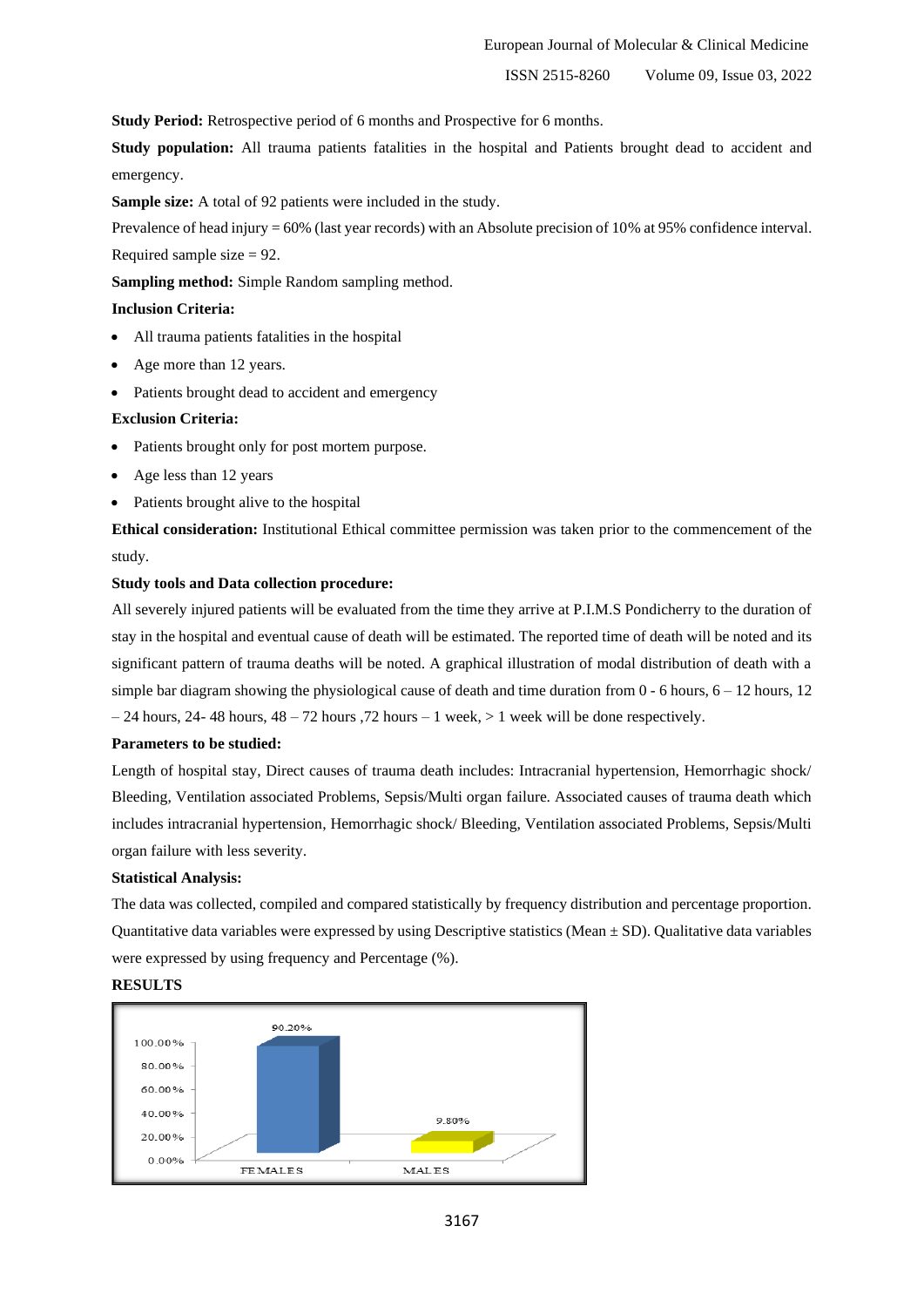#### **Figure 1: Sex distribution in the study population**

In our study of 92 cases of in hospital trauma deaths due to multiple causes, Males –  $n=83$ , Females –  $n=9$ ; in a ratio of 10:1 where affected by road traffic accident, resulting in eventual death.



#### **Figure 2: Age distribution in the study population**

Age among which most among amount of trauma death occurred were categorized and found that  $12 - 20$  years-8% (n=7), 21-30 years-16% (n= 15), 31 – 40 years-20% (n= 18), 41-50- 21% (n= 19), 51- 60-17% (n= 16), 61 - 70-13% (n=12),  $>70$  -5% (n= 5).

In our study the predominant age of in hospital deaths was found between the age group of 41- 50 (21%), followed by 31 to 40 years (20%). Higher percentage of mortality was noted from 12 to 50 years of age about 65%, with a decreasing trend in the later age group.

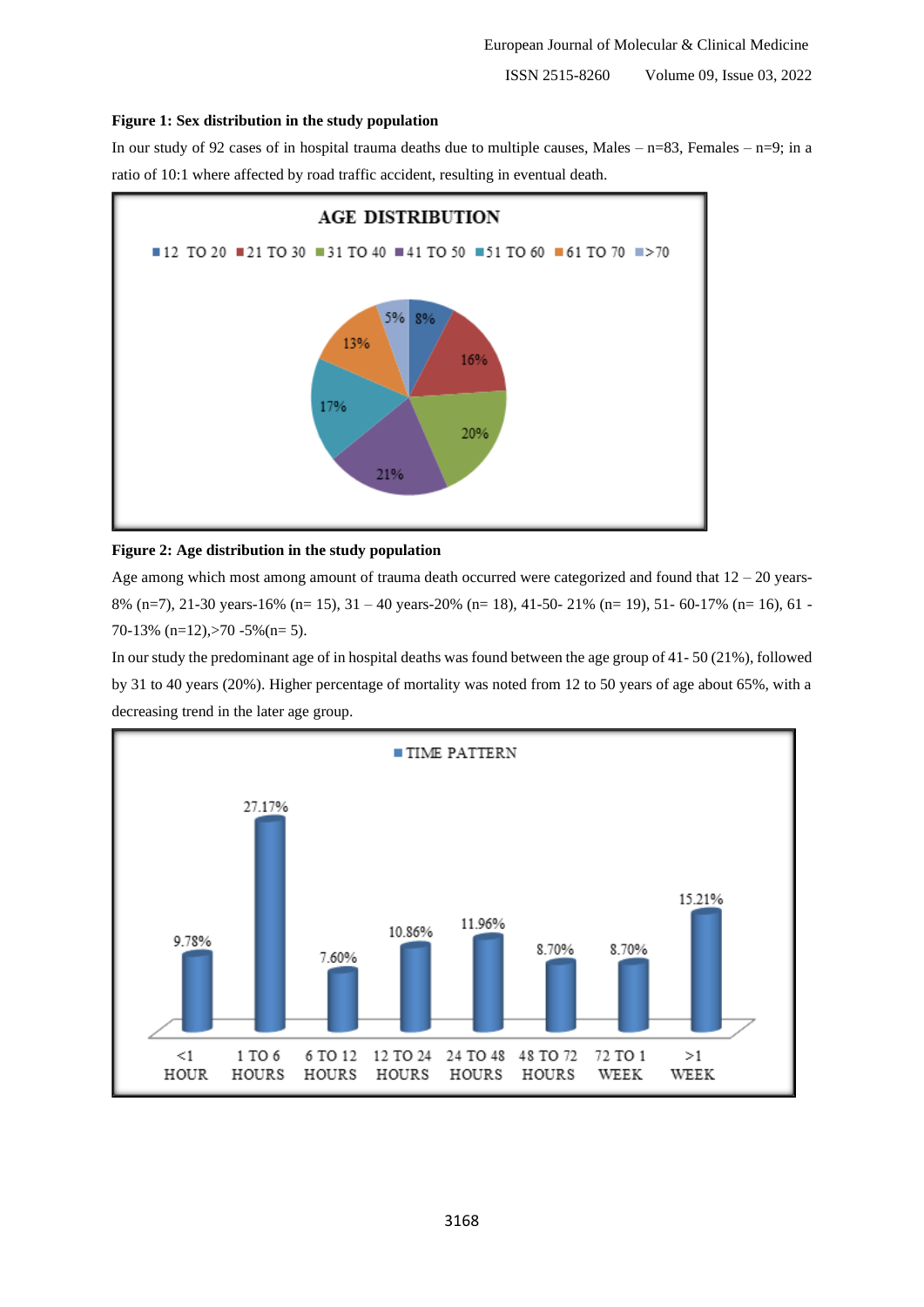ISSN 2515-8260 Volume 09, Issue 03, 2022

#### **Figure 3: Time distribution of trauma death in the study population**

Time pattern of trauma deaths from the time of arrival to eventual death was estimated and found that in Less than 1 hour 9.78% (n-9), 1 hour to 6 hours 27.17% (n– 25) ,6 hours to 12 hours 7.6%(n– 7),12 hours to 24 hours 10.86%(n– 10) ,24 hours to 48 hours 11.96% (n– 11), 48 to 72 hours 8.70%(n– 8),72 to one week 8.70% (n– 8) ,More than One week 15.21%(n- 14).

So here in this study the peak percentage of in hospital deaths were noted in duration of 1 to 6 hours about 27.17 % followed by late onset of >1 week about 15.21%. About 67.36 % of trauma deaths were noted within 48 hours arrival to emergency.



#### **Figure 4: Cause of trauma death in the study population**

Regarding the cause of trauma deaths the most significant causes were classified into Intractable intracranial hypertension, Hemorrhagic shock, Sepsis associated multiorgan dysfunction syndrome, Ventilator associated problems and combination of multiple factors all leading to in hospital death.

Among these causes in our study Intractable intracranial hypertension was seen in 63% (n-58) cases, Hemorrhagic shock/ Bleeding 25% (n- 23), Sepsis/Multi organ failure 6% (n– 5), Intracranial Hypertension and Sepsis 3% (n-3), Ventilation associated Problems 1% (n- 1), Intracranial Hypertension and Hemorrhagic shock 1% (n - 1), Hemorrhagic Shock And Sepsis 1% (n- 1).

On evaluating the cause of traumatic death in individual time frame, In period of  $\leq 1$  HOUR – Intractable intracranial hypertension 56%(n-5), hemorrhagic shock 44%(n-4) ; 1- 6 hours were Intractable intracranial hypertension 52 % (n -13), Hemorrhagic shock 36% (n-9), Combined cause of intracranial hypertension and Hemorrhagic shock 12% (n -3); 6 – 12 Hours Intracranial hypertension 70% (n-5), Hemorrhagic shock 30% (n-2); 12 – 24 Hours Intracranial hypertension 80% (n-8), Hemorrhagic shock –80% (n-2); 24 – 48 Hours Intracranial hypertension 90% (n-10), Hemorrhagic shock 10% (n-1) ; 48 – 72 Hours Intracranial hypertension 75% (n-6), Hemorrhagic shock 25% (n-2) ; 72 Hours – 1 Week Intracranial hypertension 50% (n-4), Sepsis 25% (n-2),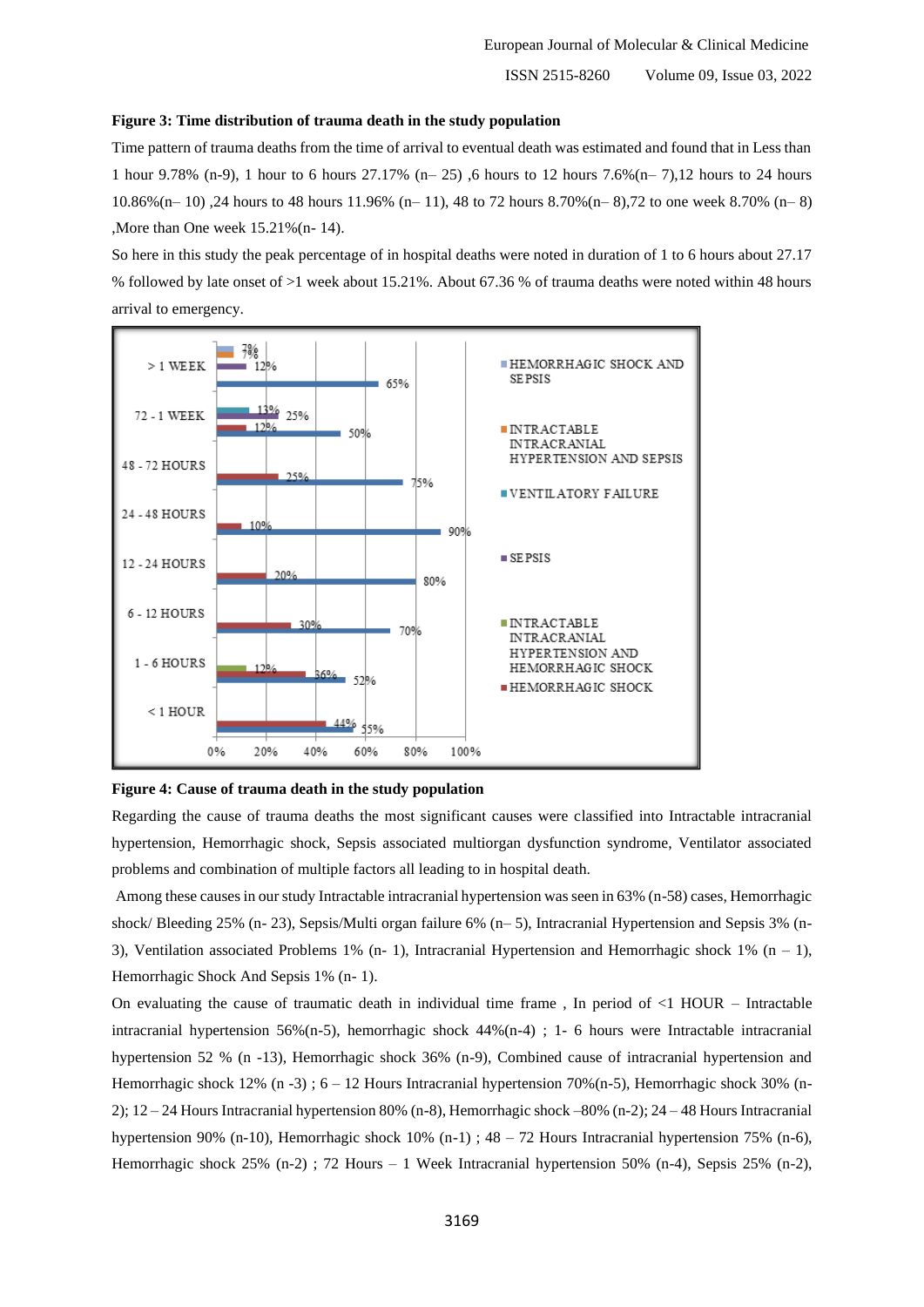Hemorrhagic shock 12.5 %(n-1), Ventilator Failure 12.5% (n-1)  $> 1$  Week Intracranial hypertension 65% (n-9), Sepsis 21% (n-3), Intracranial hypertension and Sepsis 7% (n-1), Hemorrhagic shock and Sepsis 7% (n-1). Intractable intracranial hypertension (Head injury) was the predominant cause of in hospital trauma deaths accounting for the most common cause in each time frame. Hemorrhagic shock/Bleeding found to be next cause with more severity during the initial hours, followed by downward trend as the time frame progressed. Sepsis was

found to appear as a late cause of in hospital death peaking above hemorrhagic shock during the time frame from 72 Hours to  $> 1$  Week duration.

### **DISCUSSION**

Knowledge of the spectrum of trauma in particular related to fatal outcome is the backbone for trauma system planning and injury prevention. RTI-related morbidity and mortality is a major public health problem worldwide and more so in less developed countries.

In our study at Tertiary Trauma Centre, 83 being males and 9 being females. These injuries were significantly higher among males than females in a ratio of (10: 1) possibly due to their greater exposure of driving. Motor vehicle crashes were the leading cause of death, in our study, where accidents between motor vehicles where seen in 70 cases (76%) of our study, which included two wheeler, three wheeler and four wheeler drivers.

According to ATLS Student Course Manual (Tenth edition), injury-related deaths are expected to rise dramatically by 2020, with deaths due to motor vehicle crashes projected to increase by 80% from current rate in low- and middle-income countries.[7] The standard traffic safety recommendations are based on three areas of concern: epidemiology, prevention and advocacy, The findings of this study also indicated that most of road crash fatalities occurred pedestrians and motorcyclists. It has been shown that in developing countries, passengers and cyclists account for around 90% of deaths due to road traffic accidents, in our study motorcyclists deaths seen in 67.34% (62 cases), Pedestrians were seen in 19.5% (18 cases), Other vehicular deaths(three wheeler, four wheeler) seen in 8.7% ( 8 cases), other causes in 4.34% ( 4 cases).

Injuries were more prevalent among young subjects aged 21 – 50 years, yet the incidence of mortality was found to be high in geriatric age group (> 60 years) where 25% (23 cases) nearly one fourth of the mortality involved. As reported in series of studies, head injury remains a frequent killer, which is related mainly to the road traffic crashes as we have also noted in our study.

The historical trimodal distribution of trauma deaths, described by Baker et al,  $[8]$  and Trunkey et al,  $[3]$  played an important role in the establishment and implementation of trauma systems and centers. Currently, the trimodal distribution no longer applies, and the distribution of trauma deaths has changed due to the maturation of trauma systems.[9]

Head injuries (Intractable intracranial hypertension) are one of the most common injuries sustained by patients. In this series of patient the most common cause of death following trauma was CNS injury (Intractable intracranial hypertension), multiple authors have concluded that CNS trauma is the leading cause of death for those who survive long enough to reach the hospital. $[10]$ 

However, in our study they were the cause of death in 63% of all deaths, followed by hemorrhagic shock about 25% Intractable intracranial hypertension has been found to be the predominant factor in all time period of the study.[11-13]

In our study we observed multiple peak the maximum between 1 to 6 hours (27.17%) which constituted Intracranial hypertension 52% cases( n- 13), Hemorrhagic shock 36%( n – 9), both intracranial hypertension and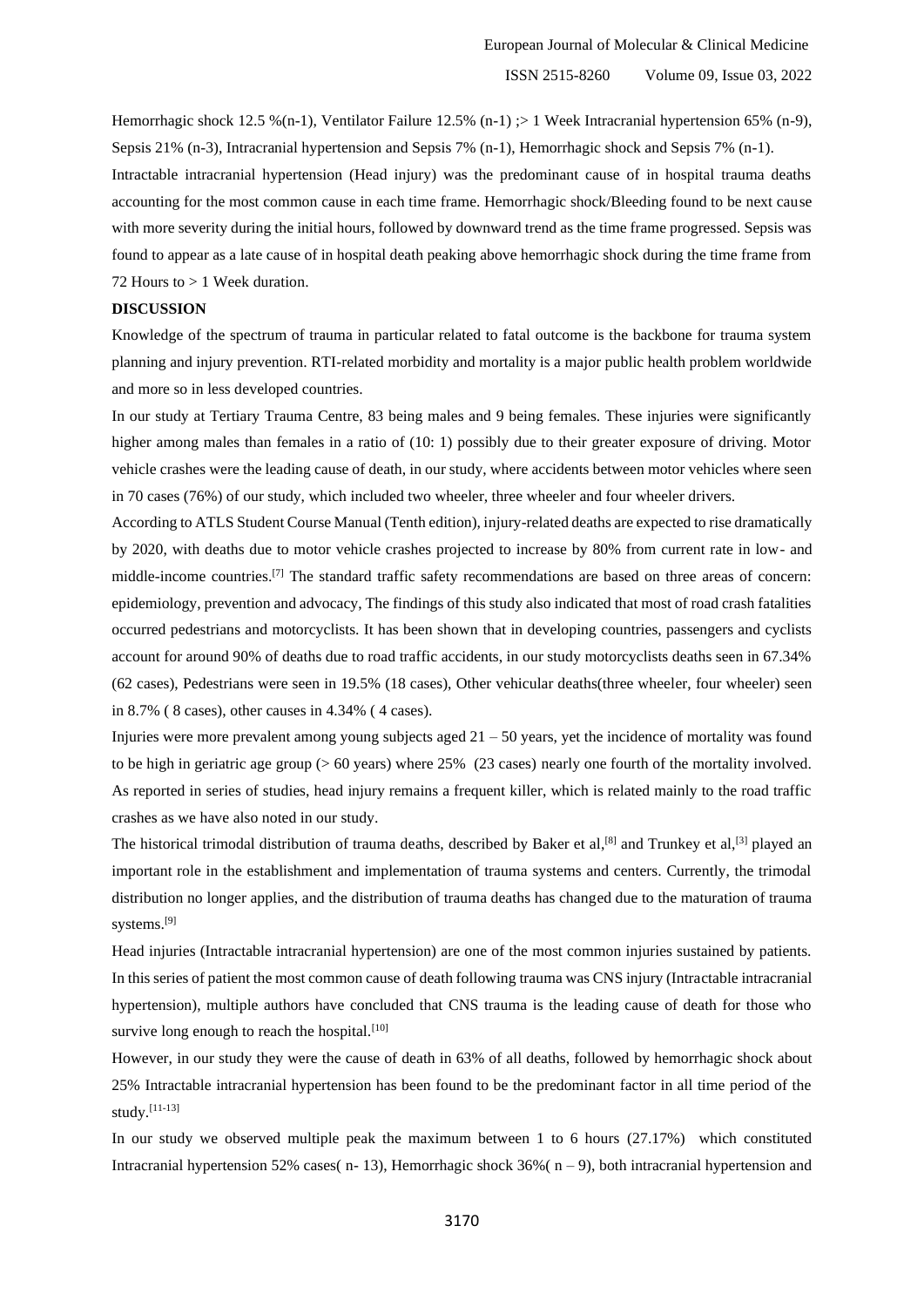hemorrhagic shock which was seen in  $12\%$  (n – 3); followed by a late peak after > 1 week among which Intracranial hypertension constituted 65%, followed by Sepsis 21%, hemorrhagic shock and sepsis, intracranial hypertension and sepsis constituting 7% each in our study. $[14]$ 

Time has always been a crucial factor in determining the outcome of patients after trauma. Our study found that over 67% of victims died within 48 hours after injury, and remaining 33% deaths were involved after 48 hours. The change in distribution of trauma deaths could be the consequence of better resuscitation methods and, thereby, prolonged survival of unsalvageable patients. This corresponds with the theory that, after the implementation of trauma systems and trauma care, a shift to the right in trauma deaths is to be expected, due to improved prehospital care and resuscitation methods in unsalvageable patients.[15]

Similarly in this study, the delayed of cause of death accounting from 72 hours to > 1week had multi organ failure and other related complications such as sepsis and disseminated intravascular coagulation (DIC). In order to reduce the trauma deaths and disability in both the CNS Injury, hemorrhagic shock deaths, access to immediate surgical care is needed in order to attain acceptable results.

The Advanced Trauma Life Support (ATLS) course or similar training initiatives are likely to improve the understanding of surgical physiology of the injured and the body's response to trauma. Deaths that occurred before reaching the hospital and also after discharge are missing in the dataset. Therefore, this study of in-hospital deaths represents only a part of the whole trauma picture in our tertiary care system.

Patients with nonsurvivable CNS injury previously died due to other worsening injuries, such as associated severe haemorrhagic shock which was noted in 3% of cases in our study. Presently, these patients survive the first phase due to better initial management and resuscitation methods; however, they die in a later stage due to the nonsurvivable CNS injury in the present trauma system. To provide a more accurate overview of the temporal distribution of trauma deaths, a study on a regional level and trauma registration, which includes all trauma deaths in the trauma region, is recommended.

Retrospective judgments on clinical decision-making, based on case record findings, must be examined with extreme caution, and this study has been careful to use only objective parameters, like prolonged operative time, or pre-operative physiological status. If the results remain valid in other Indian hospitals, it is worth noting that better identification and management of trauma patients could save a quarter of a million lives each year, based on a 50% reduction of the estimated half a million annual hospital trauma deaths in India.

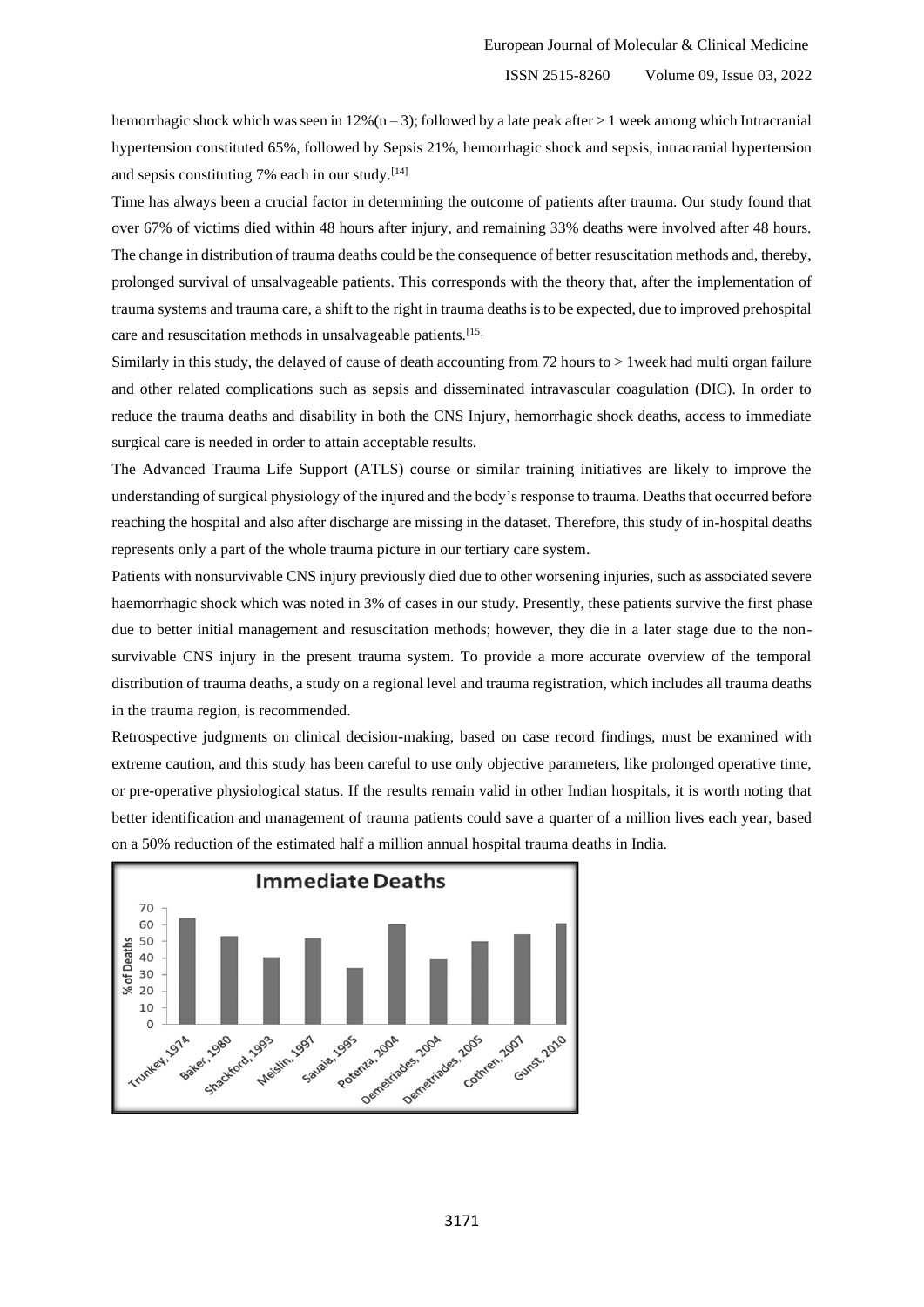ISSN 2515-8260 Volume 09, Issue 03, 2022



**CONCLUSION:** Retrospective judgments on clinical decision-making, based on case record findings, must be examined with extreme caution, and this study has been careful to use only objective parameters, like prolonged operative time, or pre-operative physiological status. If the results remain valid in other Indian hospitals, it is worth noting that better identification and management of trauma patients could save a quarter of million lives each year, based on a 50% reduction of the estimated half a million annual hospital trauma deaths in India**.**

# **REFERENCES**

- 1. Joshipura MK, Shah HS, Patel PR, Divatia PA, Desai PM. Trauma care systems in India. Injury. 2003 Sep; 34 (9):686–92.
- 2. Das AK, Gupta SB, Joshi SR, Aggarwal P, Murmu LR, Bhoi S, et al. White paper on academic emergency medicine in India: INDO-US Joint Working Group (JWG). J Assoc Physicians India. 2008 Oct;56:789–98.
- 3. Trunkey D. Towards optimal trauma care. Arch Emerg Med. 1985 Dec;2(4):181–95.
- 4. Demetriades D, Kimbrell B, Salim A, Velmahos G, Rhee P, Preston C, et al. Trauma deaths in a mature urban trauma system: is "trimodal" distribution a valid concept? J Am Coll Surg. 2005 Sep;201(3):343–8.